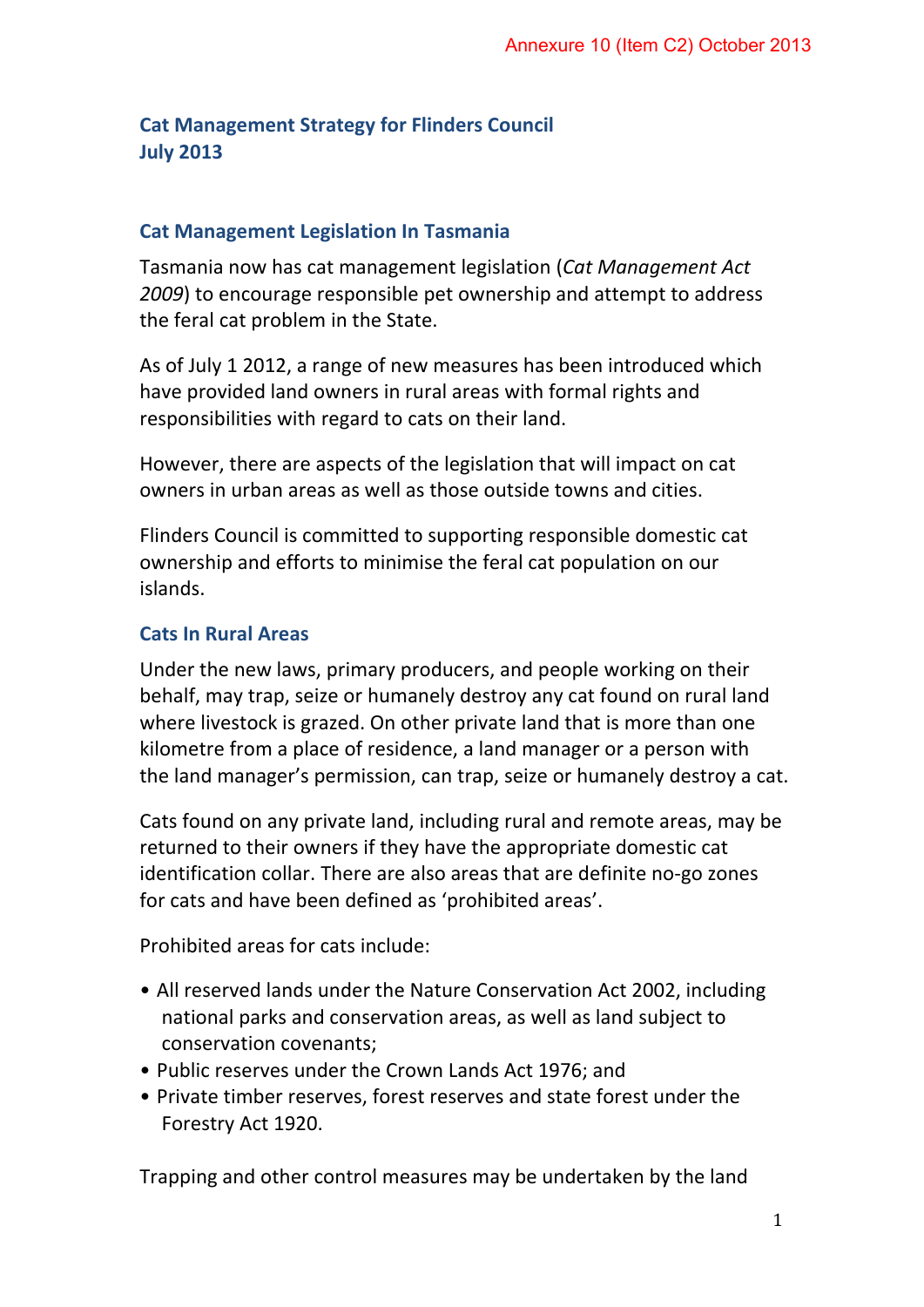managers of these prohibited areas. Private individuals should be aware that any control measures undertaken in prohibited areas requires the formal approval of the land manager and any action without approval could lead to penalties being imposed.

Council recognizes that Feral Cats pose a significant threat to the environment and supports community based actions that minimize their numbers through humane trapping and control measures. Specific funding support for control programs will be sought when available through the State or Federal Governments and Council NRM staff are always available to discuss and support best practice approaches to community based control programs.

The Tasmanian State Government is currently preparing a Feral Cat Management Strategy. Once delivered, Council will seek to align specific on ground programs and actions, for which funding is available, with those actions outlined in the State strategy that have Council support.

Council recognises that control of feral cats can be achieved through community based efforts combined with targeted on ground programs and is committed to supporting the work of those in the community that are active in the control of feral cats.

## **Cats In All Areas**

The legislation means that cats now have a legal status in Tasmanian society and so we can begin implementing measures which will help manage the cats in our communities. This is vitally important as, although the main impetus of the Act at this stage is to control feral populations in rural areas, these populations are often topped up by cats bred in urban areas. Flinders Council strongly urges all domestic cat owners to undertake the following actions to support this strategy:

Flinders Council encourages Responsible Cat Ownership

Responsible Cat Ownership includes:

*1.* A domestic cat is permanently identified so it can be distinguished as a domestic cat. Council on application can provide specific domestic cat collars which when used ensure your cat can be identified as a domestic cat. *Council strongly recommends all domestic cats wear identifying collars.*